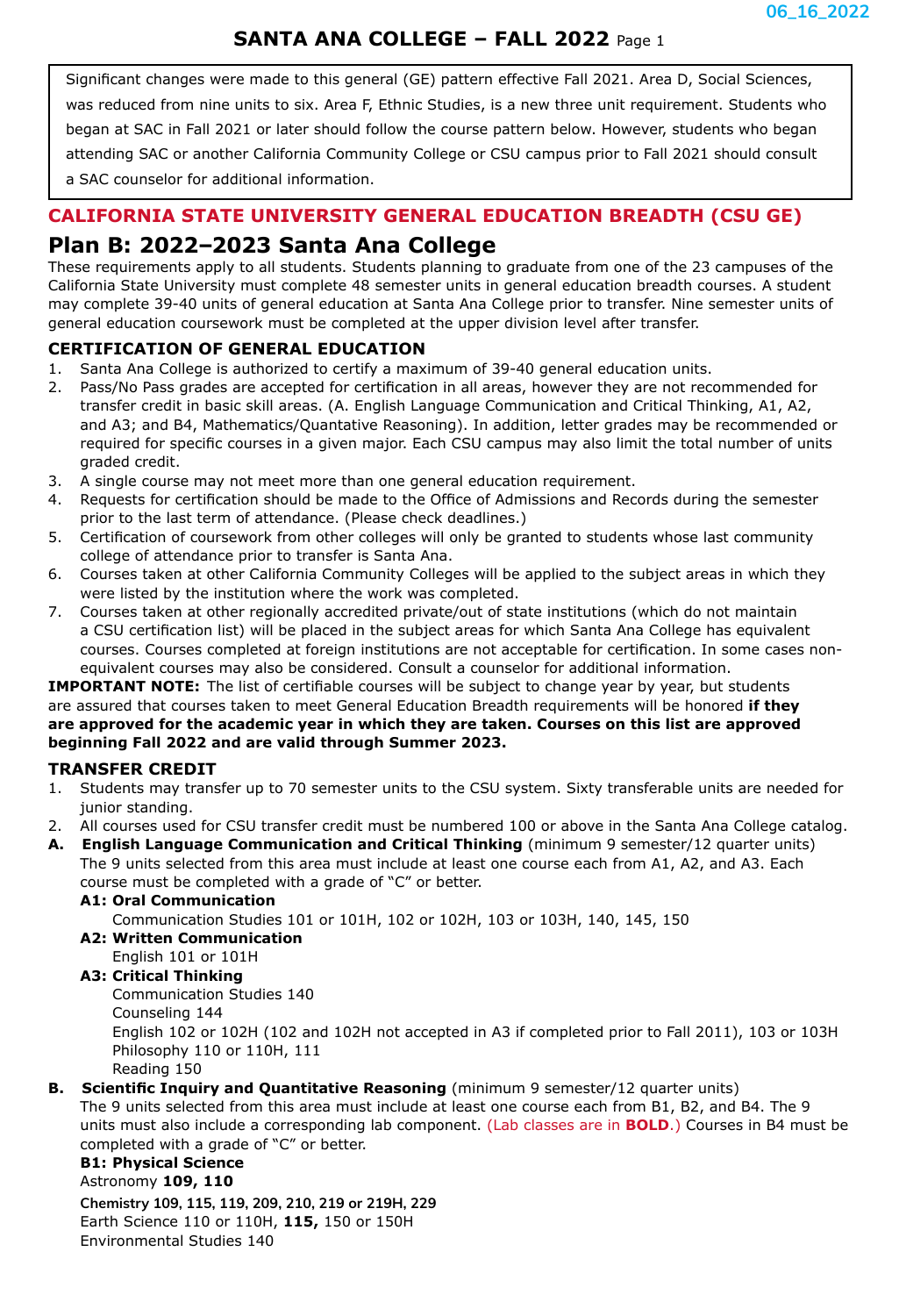# **SANTA ANA COLLEGE – FALL 2022** Page 2

Geography 101, 130 Geology 101, 140, 150 or 150H, **201** Physical Science **115,** 117 Physics **109, 210, 211, 217, 227, 237, 279, 289 B2: Life Science** Anthropology 101 Biology 109 or 109H, **111, 115, 139, 149,** 177, 190, **211, 212, 214, 229, 239, 249, 259** Environmental Studies **259** Psychology 200 (Fall 2017 or later completion) **B3: Laboratory Activity** Anthropology **101L** Astronomy **140** Biology **109L, 111 115, 139, 149, 190L, 211, 212, 214, 229, 239, 249, 259** Chemistry **109, 115, 119, 209, 210, 219** or **219H, 229** Earth Science **115** Environmental Studies **259** Geography **101L** Geology **101L, 201** Physics **109, 210, 211, 217, 227, 237, 279, 289** Physical Science **115, 118 B4: Mathematics/Quantitative Reasoning** Courses must be completed with a grade of "C" or better. Business 130 (Fall 2019 or later completion) (Does not meet the Math Proficiency requirement for AA and AS degrees. See Associate Degree Requirements on page 13) Mathematics 105, 140, 140S, 145, 150, 162, 180, 185, 204, 219 or 219H, 219S, 280, 287 Psychology 210 **C. Arts and Humanities (minimum 9 semester/12 quarter units)** This area must include one course from C1 and one course from C2. **C1: Arts: Art, Cinema, Dance, Music, Theatre** Art 100 or 100H, 101, 102, 103, 104, 105, 106, 108 Communications and Media Studies 103 Dance 100 or 100H, 101, 102, 104, 105 Digital Media 102, 103, 104, 107, 113 English 233A, 233B, 233C Interdisciplinary Studies 121 Music 101 or 101H, 102 or 102H, 103, 104, 105, 110 (Fall 2015 or later completion), 111 Photography 150 Theatre Arts 100, 105, 120, 123 **C2: Humanities: Literature, Philosophy, Languages Other Than English** American Sign Language 110, 111, 116, 210 Chinese 101, 102 Digital Media 105 English 102 or 102H, 220, 231, 232, 233A, 233B, 233C, 241, 242, 243, 245, 246, 270, 271, 272, 278 French 101, 102, 201 or 201H, 202 or 202H History 101 or 101H, 102 or 102H, 150, 151, 153, 163 Interdisciplinary Studies 200 Italian 120, 121 Japanese 101, 102 Kinesiology, Professional 170 Philosophy 106 or 106H, 108, 112, 118 Spanish 101 or 101H, 102 or 102H, 195A, 195B, 201 or 201H, 202 or 202H Vietnamese 101, 102 **D. Social Sciences** (minimum 6 semester/9 quarter units) Anthropology 100 or 100H, 103, 104 or 104H, 105, 125 Asian American Studies 150\* Biology 150 Black Studies 150\* Chicano Studies 150\* Child Development 107, 110 Communication Studies 103 or 103H, 206 or 206H Communications and Media Studies 105, 111 Computer Science 100 Counseling 150